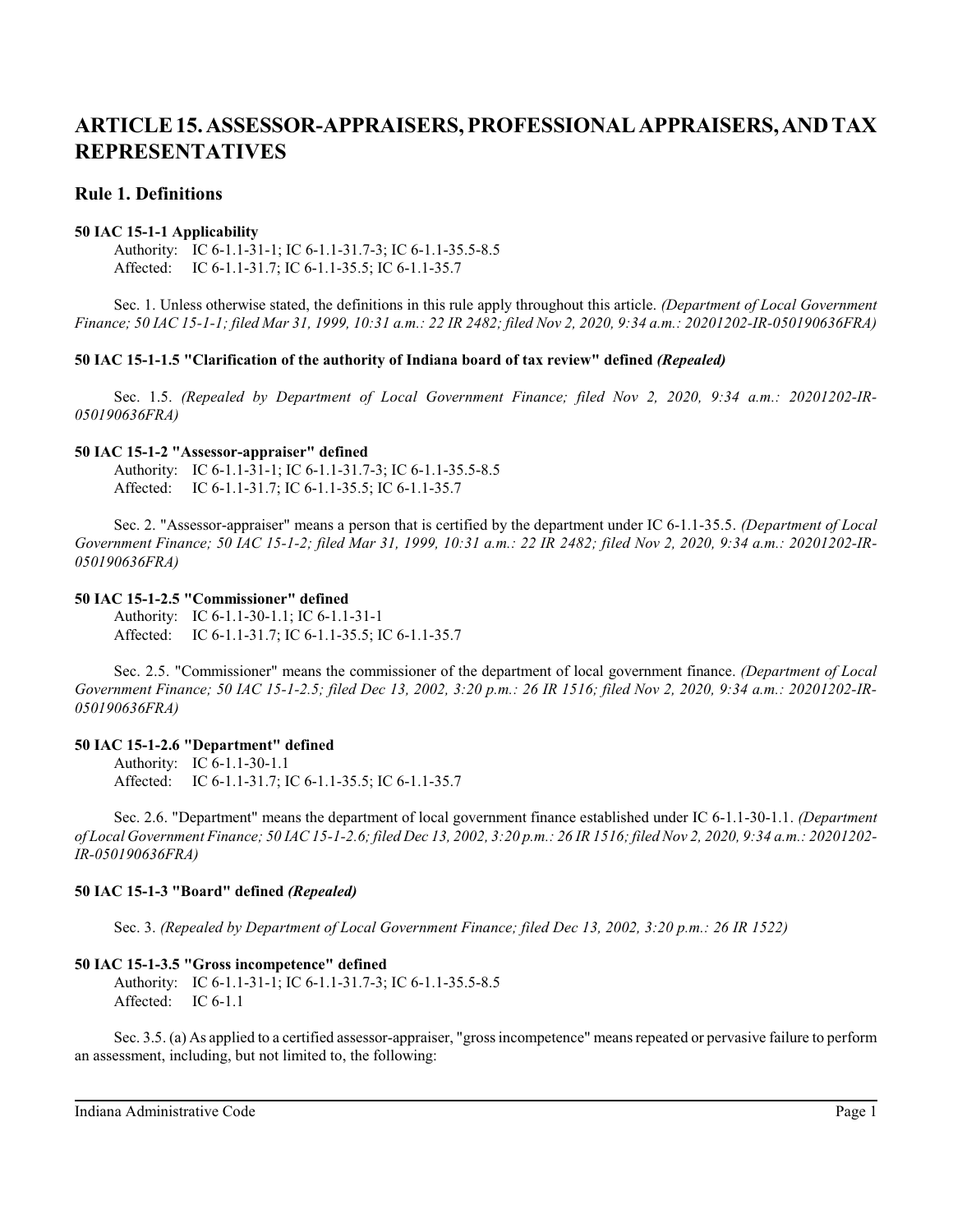(1) Repeated or pervasive failure to recognize and comply with the laws of the state that pertain to the assessment of tangible property, including, but not limited to, the following:

(A) IC 6-1.1-3 (procedures for personal property assessment).

(B) IC 6-1.1-4 (procedures for real property assessment).

(C) IC 6-1.1-5-14 (delivery of real property list).

(D) IC 6-1.1-5.5-3 (sales disclosure form filing and review process).

(E) IC 6-1.1-7 (taxation of mobile homes).

(F) IC 6-1.1-9 (assessment of undervalued or omitted property).

(G) IC 6-1.1-11 (property tax exemption procedures).

(H) IC 6-1.1-15 (procedures for review and appeal of assessment and correction of errors).

(I) IC 6-1.1-35.7 (assessor, appraiser, and tax representative standards of conduct).

(J) IC 6-1.1-37-2 (assessment violations by public officials or employees).

(2) Repeated or pervasive failure to recognize and comply with the rules of the department that pertain to assessment of tangible property, including, but not limited to, the following:

(A) 50 IAC 2.4 (real property assessment guidelines).

(B) 50 IAC 3.3 (assessment of mobile homes).

(C) 50 IAC 4.2 (assessment of tangible personal property).

(D) 50 IAC 5.1 (public utility assessment).

(E) 50 IAC 15-3 (assessor-appraiser certification standards).

(F) 50 IAC 27 (annual adjustments and equalization standards).

(G) 50 IAC 29 (golf course assessment procedures).

(3) Repeated or pervasive failure to acquire or maintain the knowledge necessary to complete an assessment competently as required by the department's rules listed in subdivision (2).

(4) Repeated or pervasive failure to conduct an assessment properly in accordance with Indiana statutes listed in subdivision (1).

(b) As applied to a tax representative or professional appraiser, "gross incompetence" means repeated or pervasive carelessness in the conduct of the duties of a tax representative or professional appraiser, including, but not limited to, the following:

(1) Repeated or pervasive failure to timely file, supply, or receive documents.

(2) Repeated or pervasive failure to provide correct data or information pertaining to the subject of an appeal.

(3) Repeated or pervasive failure to appear at hearings or meetings in person, electronically, or telephonically, as appropriate.

(4) Repeated or pervasive misstatement or misapplication, or both, of any aspect of Indiana property assessment or taxation.

(5) In the case of a tax representative only, repeated or pervasive failure to timely notify the tax representative's client of all matters relating to the review of the assessment of the client's property by the property tax assessment board of appeals, the Indiana board, or the department.

*(Department of Local Government Finance; 50 IAC 15-1-3.5; filed Jul 11, 2016, 3:36 p.m.: 20160810-IR-050150165FRA; filed Nov 2, 2020, 9:34 a.m.: 20201202-IR-050190636FRA)*

#### **50 IAC 15-1-3.6 "Indiana board" defined**

Authority: IC 6-1.1-31-1; IC 6-1.1-31.7-3; IC 6-1.1-35.5-8.5 Affected: IC 6-1.1-4; IC 6-1.5

Sec. 3.6. "Indiana board" means the Indiana board of tax review. *(Department of Local Government Finance; 50 IAC 15-1-3.6; filed Nov 2, 2020, 9:34 a.m.: 20201202-IR-050190636FRA)*

## **50 IAC 15-1-4 "Professional appraiser" defined**

Authority: IC 6-1.1-31-1; IC 6-1.1-31.7-3; IC 6-1.1-35.5-8.5 Affected: IC 6-1.1-4

Sec. 4. "Professional appraiser" means a professional appraiser or professional appraisal firmthat contracts with a countyunder IC 6-1.1-4. *(Department of Local Government Finance; 50 IAC 15-1-4; filed Mar 31, 1999, 10:31 a.m.: 22 IR 2482; filed Nov 2,*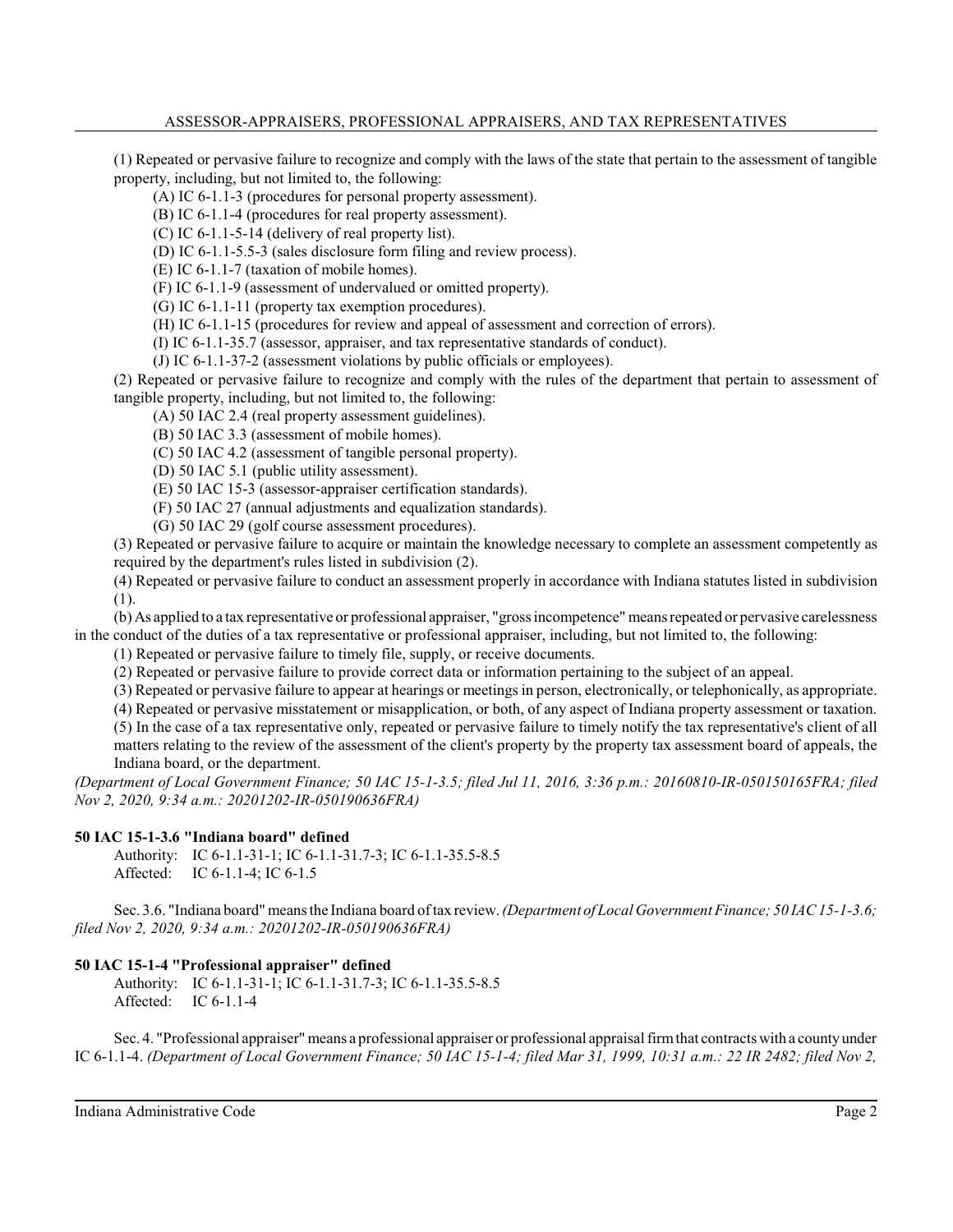*2020, 9:34 a.m.: 20201202-IR-050190636FRA)*

# **50 IAC 15-1-5 "Tax representative" defined** *(Repealed)*

Sec. 5. *(Repealed by Department of Local Government Finance; filed Dec 13, 2002, 3:20 p.m.: 26 IR 1522)*

# **50 IAC 15-1-6 "Voluntary waiver" defined**

Authority: IC 6-1.1-31-1 Affected: IC 6-1.1-35.5; IC 6-1.1-35-7

Sec. 6. For purposes of 50 IAC 15-3-9 and 50 IAC 15-5-9, "voluntary waiver" refers to State Form 56012 (Voluntary Waiver of Assessor-Appraiser Certification and Tax Representative Certification), as prescribed by the department. *(Department of Local Government Finance; 50 IAC 15-1-6; filed Nov 2, 2020, 9:34 a.m.: 20201202-IR-050190636FRA)*

# **Rule 2. Purpose**

# **50 IAC 15-2-1 Purpose**

Authority: IC 6-1.1-31-1; IC 6-1.1-31.7-3; IC 6-1.1-35.5-8.5 Affected: IC 6-1.1-31.7; IC 6-1.1-35.5; IC 6-1.1-35.7

Sec. 1. The purpose of this article is to establish rules regarding the following:

(1) The training and education of assessor-appraisers certified under IC 6-1.1-35.5.

(2) Contracting with professional appraisers and appraisal firms required to be certified under IC 6-1.1-31.7.

(3) Establishing criteria for the revocation of a certification under IC 6-1.1-35.5-6.

*(Department of Local Government Finance; 50 IAC 15-2-1; filed Mar 31, 1999, 10:31 a.m.: 22 IR 2482; filed Nov 2, 2020, 9:34 a.m.: 20201202-IR-050190636FRA)*

# **Rule 3. Assessor-Appraisers Certification**

## **50 IAC 15-3-1 Level One requirements**

Authority: IC 6-1.1-31-1; IC 6-1.1-35.5-8.5 Affected: IC 6-1.1-35.5

Sec. 1. In order to be certified as a Level One assessor-appraiser, an individual must:

(1) complete the Level One pre-examination course work designated by the department;

(2) pass the Level One examination designated by the department; and

(3) complete the continuing education requirements specified in section 2 of this rule.

*(Department of Local Government Finance; 50 IAC 15-3-1; filed Mar 31, 1999, 10:31 a.m.: 22 IR 2482; filed Dec 13, 2002, 3:20 p.m.: 26 IR 1516; filed Nov 2, 2020, 9:34 a.m.: 20201202-IR-050190636FRA)*

# **50 IAC 15-3-2 Level One continuing education**

Authority: IC 6-1.1-31-1; IC 6-1.1-35.5-8.5 Affected: IC 6-1.1-35.5

Sec. 2. (a) The continuing education requirements for Level One certification are thirty (30) hours of course work approved by the department.

(b) The continuing education requirements specified in this section must be obtained in twenty-four (24) month cycles, beginning January 1 of the first year following certification, with at least ten (10) hours per year. *(Department of Local Government Finance; 50 IAC 15-3-2; filed Mar 31, 1999, 10:31 a.m.: 22 IR 2482; filed Dec 18, 2000, 11:01 a.m.: 24 IR 1302; filed Dec 13, 2002, 3:20 p.m.: 26 IR 1516; filed Mar 26, 2007, 2:24 p.m.: 20070425-IR-050060172FRA; filed Jul 11, 2016, 3:36 p.m.: 20160810-*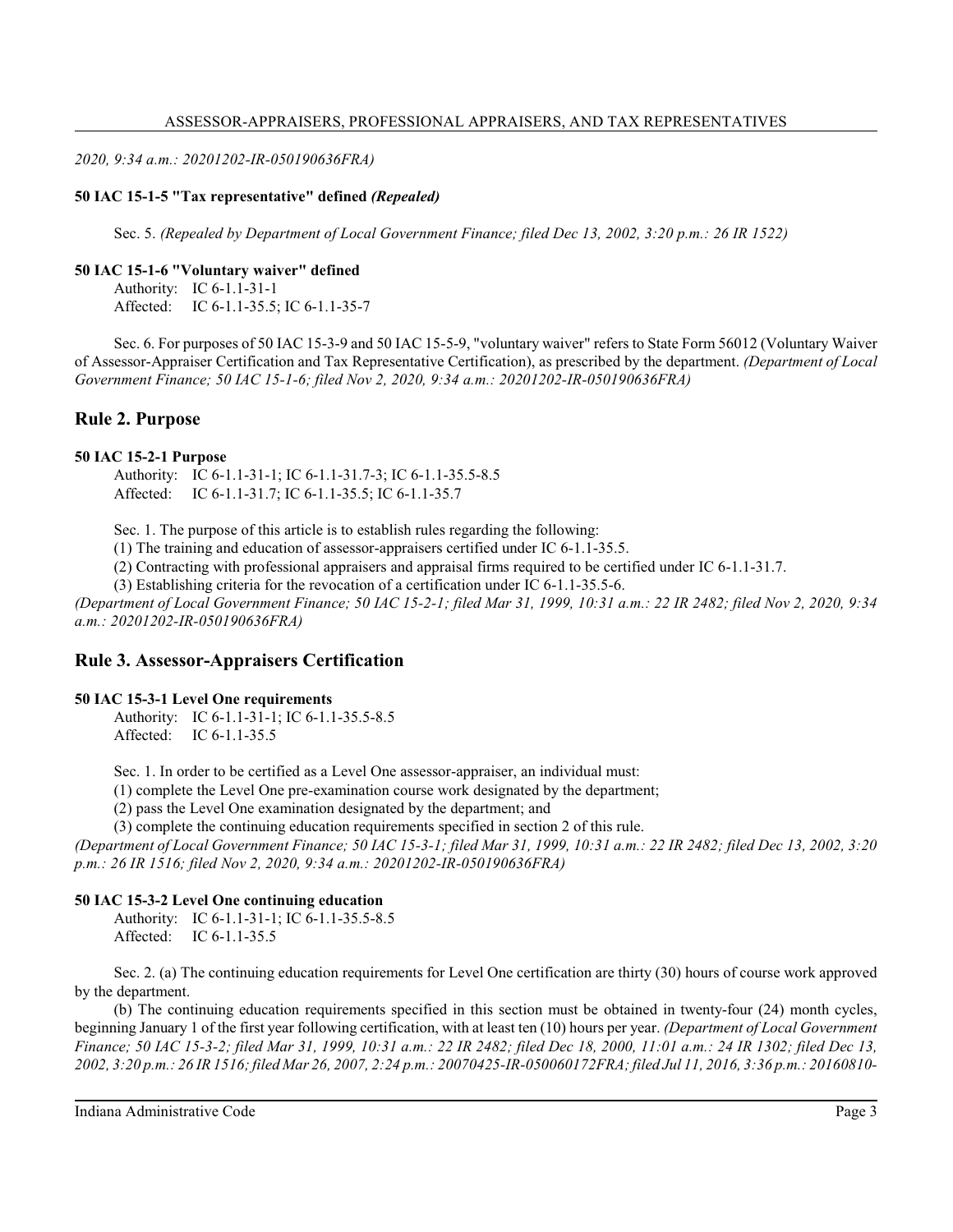*IR-050150165FRA; filed Nov 2, 2020, 9:34 a.m.: 20201202-IR-050190636FRA)*

### **50 IAC 15-3-3 Level Two requirements**

Authority: IC 6-1.1-31-1; IC 6-1.1-35.5-8.5 Affected: IC 6-1.1-35.5

Sec. 3. In order to be certified as a Level Two assessor-appraiser, an individual must:

(1) complete Level Two preexamination course work designated by the department;

(2) pass the Level Two examination designated by the department;

(3) complete the continuing education requirements specified in section 4 of this rule; and

(4) first attain certification as a Level One assessor-appraiser.

*(Department of Local Government Finance; 50 IAC 15-3-3; filed Mar 31, 1999, 10:31 a.m.: 22 IR 2483; filed Dec 13, 2002, 3:20 p.m.: 26 IR 1517; filed Dec 14, 2009, 2:34 p.m.: 20100113-IR-050090197FRA; filed Nov 2, 2020, 9:34 a.m.: 20201202-IR-050190636FRA)*

#### **50 IAC 15-3-4 Level Two continuing education**

Authority: IC 6-1.1-31-1; IC 6-1.1-35.5-8.5 Affected: IC 6-1.1-35.5

Sec. 4. (a) The continuing education requirements for Level Two certification are thirty (30) hours of course work approved by the department.

(b) The continuing education requirements specified in this section must be obtained in twenty-four (24) month cycles, beginning January 1 of the first year following certification, with at least ten (10) hours per year. *(Department of Local Government Finance; 50 IAC 15-3-4; filed Mar 31, 1999, 10:31 a.m.: 22 IR 2483; filed Dec 18, 2000, 11:01 a.m.: 24 IR 1302; filed Dec 13, 2002, 3:20 p.m.: 26 IR 1517; filed Mar 26, 2007, 2:24 p.m.: 20070425-IR-050060172FRA; filed Jul 11, 2016, 3:36 p.m.: 20160810- IR-050150165FRA; filed Nov 2, 2020, 9:34 a.m.: 20201202-IR-050190636FRA)*

#### **50 IAC 15-3-5 Miscellaneous provisions**

Authority: IC 6-1.1-31-1; IC 6-1.1-35.5-8.5 Affected: IC 6-1.1-4; IC 6-1.1-35.5; IC 6-1.1-35.7

Sec. 5. (a) Subject to subsection (b), the department shall maintain and publish a list of courses that have been accredited as approved assessor-appraiser continuing education courses.

(b) Courses that are not included on the list described in subsection (a) may be submitted by an assessor-appraiser for inclusion and will, at the discretion of the department, be accredited. A course submitted for inclusion must be substantially related to:

(1) property assessment;

(2) property appraisal;

(3) general real estate principles; or

(4) property taxation;

as evidenced by a course syllabus or other documentary evidence provided by the assessor-appraiser seeking inclusion. A course submitted for inclusion must have been taken or will be taken during the assessor-appraiser's current continuing education cycle. A course added to the list of courses accredited by the department pursuant to thissubsection shall be considered accredited. Only one (1) petition to include a course on the list under subsection (a) is sufficient to include the course on the list maintained and published by the department.

(c) A certified assessor-appraiser that meets the continuing education requirements of section 4 of this rule is not required to meet the continuing education requirements of section 3 of this rule in order to maintain his or her Level One certification.

(d) A certified assessor-appraiser that meets the continuing education requirements of section 8 of this rule is not required to meet the continuing education requirements of section 4 of this rule in order to maintain his or her Level Two certification.

(e) An assessor-appraiser holding a valid certification on January 1, 1999, shall be deemed certified under this rule. *(Department of Local Government Finance; 50 IAC 15-3-5; filed Mar 31, 1999, 10:31 a.m.: 22 IR 2483; filed Dec 18, 2000, 11:01*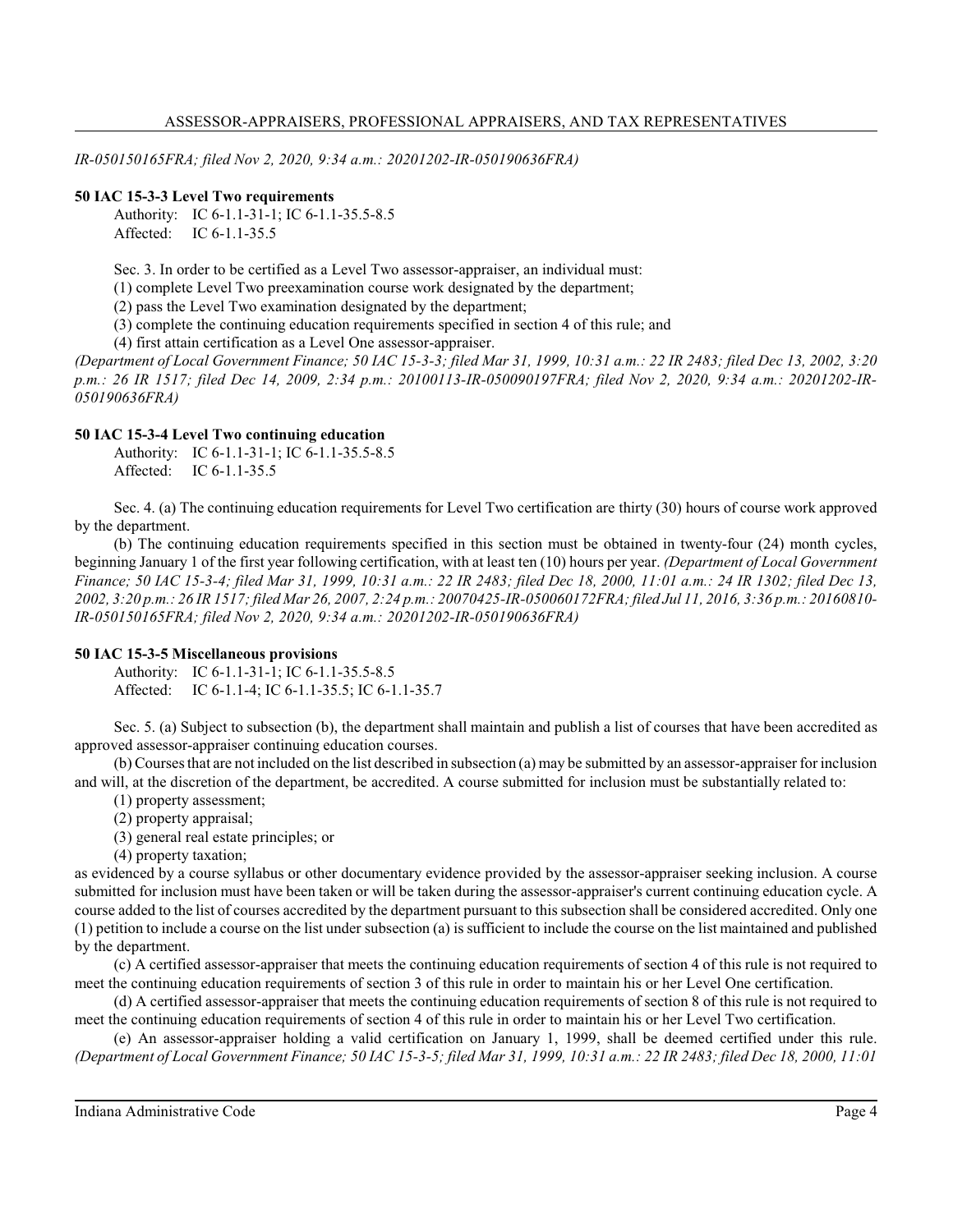*a.m.: 24 IR 1302; filed Dec 13, 2002, 3:20 p.m.: 26 IR 1517; filed Nov 2, 2020, 9:34 a.m.: 20201202-IR-050190636FRA)*

# **50 IAC 15-3-6 Revocation of certification**

Authority: IC 6-1.1-31-1; IC 6-1.1-35.5-8.5

Affected: IC 6-1.1-4; IC 6-1.1-35.5; IC 6-1.1-35.7

Sec. 6. (a) The department may revoke the Level One, Level Two, or Level Three assessor-appraiser certification of an individual for:

(1) conduct proscribed by IC  $6-1.1-35.5-6(b)$ ;

(2) gross incompetence in the performance of an assessment; or

(3) noncompliance with:

(A) the continuing education provisions of this article;

(B) the provisions of the contract entered under IC 6-1.1-4; or

(C) assessing laws under IC 6-1.1 and rules of the department.

(b) The revocation procedure shall be initiated by the department's issuance of a notice to the respondent. The notice shall:

(1) be sent by certified mail, return receipt requested;

(2) contain a clear and concise statement detailing the alleged misconduct;

(3) state the time and place for a hearing not less than ninety (90) days from the date of mailing the notice; and

(4) inform the respondent:

(A) of the information contained in subsections (d) and (g); and

(B) that the failure to attend the hearing without good cause may constitute grounds for default entered in favor of the department, as well as the sanction imposed.

(c) The department shall appoint a hearing officer for purposes of these proceedings. The hearing officer may by prior written notice:

(1) conduct any prehearing proceedings:

(A) requested by either party; or

- (B) that the hearing officer determines may aid in the ultimate resolution of the proceedings; and
- (2) allow informal discovery subject to any terms and conditions the hearing officer deems to be appropriate.

(d) The revocation hearing shall be conducted on the record and as follows:

(1) The respondent:

(A) may be represented by counsel; and

(B) shall have the right to:

(i) present witnesses and evidence on the respondent's own behalf; and

(ii) cross-examine the department's witnesses or evidence.

(2) The burden of proof shall be on the department to prove the violation or violations alleged by a preponderance of the evidence.

(3) No continuance shall be granted except upon a showing of good cause.

(e) The hearing officer may consider any of the following in recommending to the commissioner whether respondent's Level One, Level Two, or Level Three assessor-appraiser certification should be revoked:

(1) The seriousness of the violation that gave rise to the proceedings.

(2) Whether the violation is likely to recur.

(3) The respondent's character, including remorse, if any.

(4) Whether the respondent's continued status as a Level One, Level Two, or Level Three assessor-appraiser would pose an undue risk to the public.

(5) Any other factor the hearing officer determines to be appropriate under the circumstances.

(f) The hearing officer shall submit a written recommendation for final action to the commissioner. The recommendation shall contain the reasons for the hearing officer's determination of the sanction, if any, to be imposed. The commissioner is not bound by the hearing officer's recommendation.

(g) If the commissioner determines that a violation of section 2(a) of this rule has occurred, the commissioner may take any of the following remedies with respect to the respondent: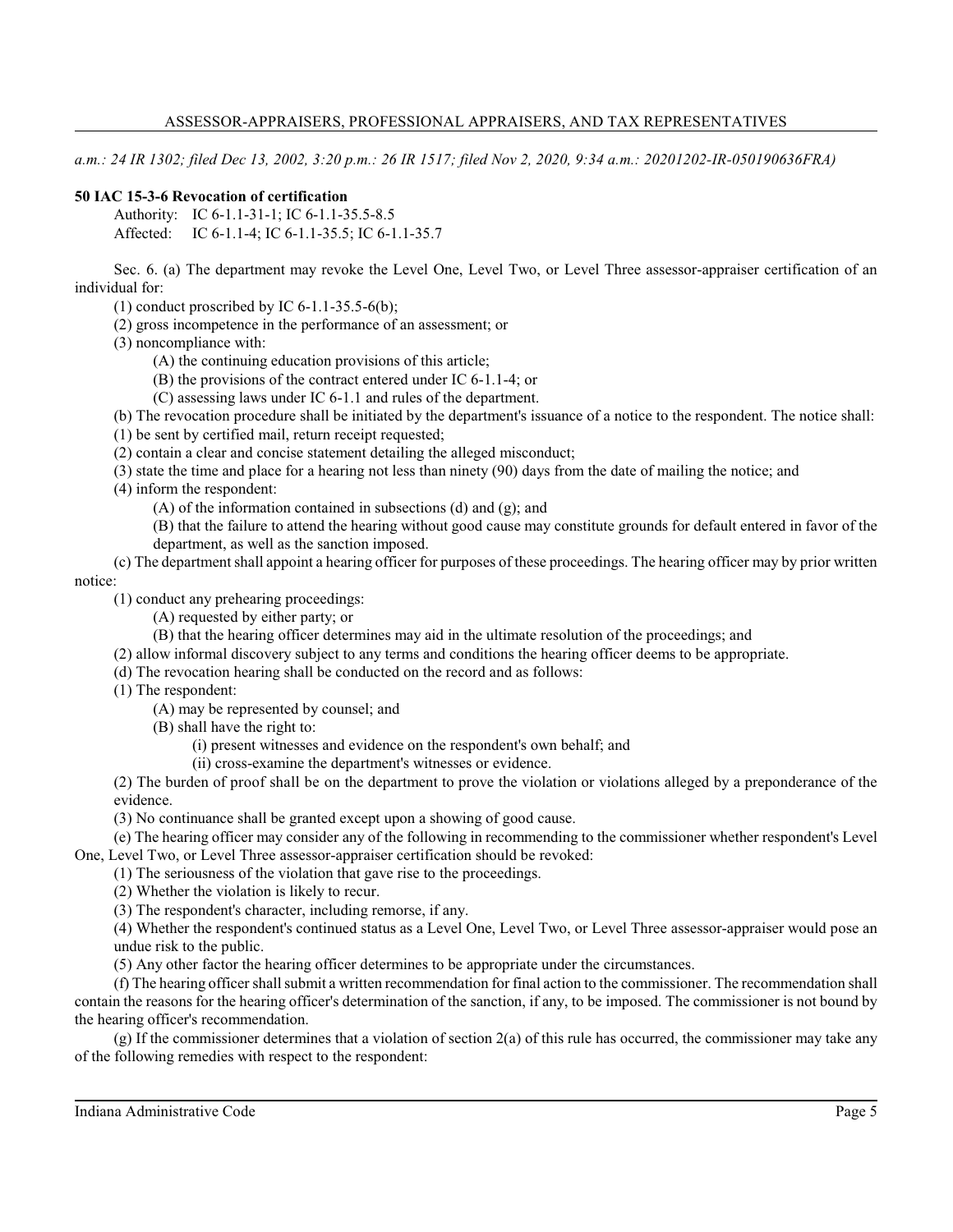(1) Decline to issue any sanction.

(2) Issue a written reprimand admonishing the respondent for the violation.

(3) Suspend the respondent's Level One, Level Two, or Level Three assessor-appraiser certification for a period of up to one (1) year, at the conclusion of which the respondent shall be automatically reinstated, provided that the respondent meets all the educational requirements for a Level One, Level Two, or Level Three assessor-appraiser certification, as applicable to the proceedings.

(4) Revoke the respondent's certification.

(h) The commissioner may take any of the remedies provided in subsection  $(g)(1)$  through  $(g)(3)$  if the respondent demonstrates through an affidavit signed under the penalties of perjury that the respondent was unable to satisfy one (1) or more of the conditions required to maintain the respondent's certification due to a natural disaster, accident, or other unanticipated emergency. The commissioner may request supporting documentation to supplement the affidavit.

(i) The commissioner's determination as to which of the actions under subsection (g) to take regarding the respondent's certification shall be based on the following factors:

(1) The severity of the violation.

(2) The nature of the natural disaster, accident, or other unanticipated emergency the respondent claims prevented the respondent from satisfying the condition or conditions required to maintain the respondent's certification.

(3) The respondent's previous compliance with or violation of the conditions required to maintain the respondent's certification. (j) The determination of the commissioner constitutes a final appealable order of the department. *(Department of Local Government Finance; 50 IAC 15-3-6; filed Dec 13, 2002, 3:20 p.m.: 26 IR 1518; filed Dec 14, 2009, 2:34 p.m.: 20100113-IR-050090197FRA; filed Jul 11, 2016, 3:36 p.m.: 20160810-IR-050150165FRA; filed Nov 2, 2020, 9:34 a.m.: 20201202-IR-050190636FRA)*

#### **50 IAC 15-3-7 Level Three requirements**

Authority: IC 6-1.1-31-1; IC 6-1.1-35.5-4.5 Affected: IC 6-1.1-4; IC 6-1.1-35.5-6

Sec. 7. (a) In order to be certified as a Level Three assessor-appraiser, an individual must do the following:

(1) Attain certification as a Level Two assessor-appraiser under 50 IAC 15-3-3.

(2) Successfully complete the following core curriculum:

(A) International Association of Assessing Officers (IAAO) Course 101, Fundamentals of Real Property Appraisal, or an equivalent course approved by the department.

- (B) IAAO Course 102, Income Approach to Value, or an equivalent course approved by the department.
- (C) IAAO Course 300, Fundamentals of Mass Appraisal, or an equivalent course approved by the department.
- (D) IAAO Course 400, Assessment Administration, or an equivalent course approved by the department.

(E) IAAO Uniform Standards of Professional Appraisal Practice (USPAP) Workshop 151: Uniform Standards of Appraisal Practice, or an equivalent course approved by the department.

(3) Complete the continuing education requirements specified in section 8 of this rule.

(b) "Course sponsor" means a nationallyrecognized assessing organization, appraisal organization, postsecondary educational institution, or other education delivery organization approved by the department under thissection to offer courses approved by the department for Level Three assessor-appraiser certification.

(c) To be approved by the department as an approved course sponsor, a potential course sponsor must demonstrate that it will provide the following:

(1) Faculty consisting of instructors certified as Level Three assessor-appraisers or who can provide documentation of comparable professional certification or designation.

(2) One (1) or more of the courses listed in subsection (a)(2)(A) through (a)(2)(E).

(d) In order to demonstrate that it meets the requirements of subsection (c), a potential course sponsor must submit the following to the department on an application prescribed by the department:

(1) The name and contact information of the potential course sponsor.

(2) A brief description and schedule of all planned courses for which the course sponsor is seeking approval.

(3) Written policies on the following: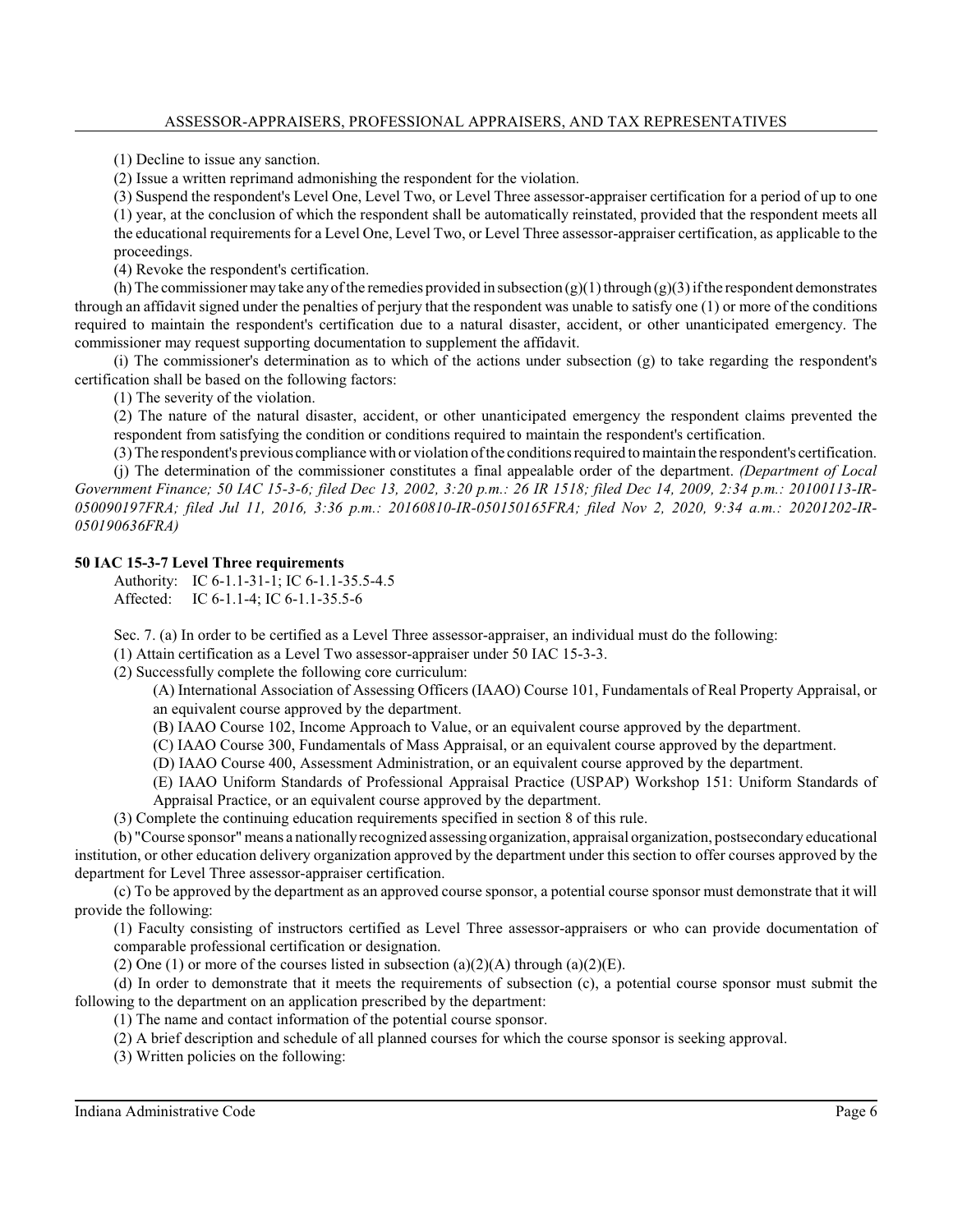(A) Attendance.

(B) Cancellations.

(C) Refunds.

(D) Inclement weather.

(E) Insufficient enrollment.

(F) Failure of an instructor to preside over class sessions.

(G) Timely grading of final examination and notification of results.

(4) A brief description of the potential course sponsor's capability to develop and deliver consistent, quality education and the commitment to continuous improvement and excellence in education.

(5) Documentation showing that the potential course sponsor has or will have faculty consisting of individuals certified as Level Three assessor-appraisers or who can provide documentation of comparable professional certification or designation. The department will make a determination on the application and will inform the sponsor in writing of the approval or disapproval of course sponsorship and the reason or reasons therefor.

(e) The department may approve a course that is the equivalent of an IAAO course listed in subsection (a)(2)(A) through  $(a)(2)(E)$ . A course may be determined by the department to be such an equivalent upon a showing that the course contains the following:

(1) Instruction on one (1) of the following subjects:

(A) Fundamentals of real property appraisal.

(B) Income approach to value.

(C) Fundamentals of mass appraisal.

(D) Assessment administration.

(E) USPAP.

(2) Substantially similar topic coverage as a course listed in subsection (a)(2)(A) through (a)(2)(E).

(3) Substantially similar learning objectives as a course listed in subsection (a)(2)(A) through (a)(2)(E) that:

 $(A)$  conform to the learning objectives achieved by the IAAO in the courses enumerated in subsection (a)(2)(A) through  $(a)(2)(E)$ ;

(B) clearly state the specific knowledge and skills students are expected to acquire by completing the course;

(C) are consistent with the course description;

(D) are consistent with the instructional materials; and

(E) are reasonably achievable within the number of classroom hours allotted for the course.

(4) Substantially similar student and instructor materials as a course listed in subsection (a)(2)(A) through (a)(2)(E) that:

(A) cover the subject matter in sufficient depth to achieve the learning objectives of the course;

(B) provide appropriately balanced coverage of the subject matter in view of the stated course learning objectives; and

(C) reflect current knowledge and practice.

(5) Substantially similar testing given at the end of the course that is closed book, proctored, and evaluatesthe students on the cumulative material covered in the course.

(f) To obtain approval for a course under subsection (e), the course sponsor shall provide to the department the following at least one hundred eighty (180) days prior to the first scheduled class session:

(1) An application on a form prescribed by the department. The application shall contain the following information:

(A) The course title.

(B) The name and contact information of the course sponsor.

(C) The date or dates upon which the course shall begin and end.

(D) Number of credit hours offered, including hours for taking the final examination.

(E) The manner of course presentation.

(F) A statement that this course is equivalent to one (1) of the courses enumerated in subsection (a)(2)(A) through  $(a)(2)(E)$ .

(2) The following supporting documentation:

(A) A sample of the final examination and answer key.

(B) A course outline that accounts for the general flow and recommended time spent on topics contained within the course.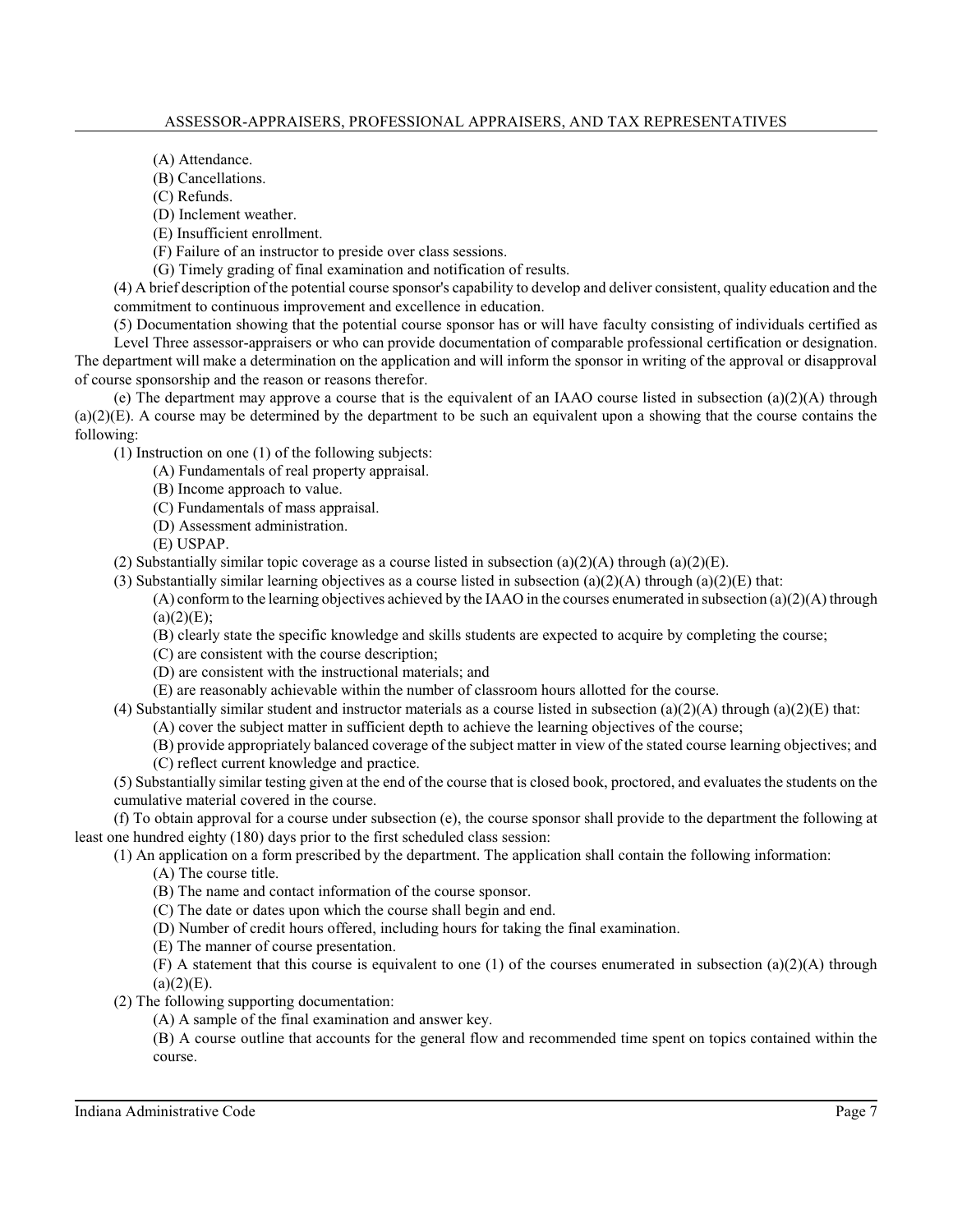(C) A course description clearly describing the content and specific learning objectives of the course.

(D) A document certifying satisfactory completion that shall be issued to each student upon taking and passing the final examination of the course.

The department will make a determination on the application and will inform the course sponsor in writing of the approval or disapproval of the course and the reasons therefor.

(g) The department may withdraw approval of a course sponsor upon a finding by the department that an approved course is no longer an equivalent course. *(Department of Local Government Finance; 50 IAC 15-3-7; filed Dec 14, 2009, 2:34 p.m.: 20100113-IR-050090197FRA; filed Jul 11, 2016, 3:36 p.m.: 20160810-IR-050150165FRA)*

#### **50 IAC 15-3-8 Level Three continuing education**

Authority: IC 6-1.1-31-1; IC 6-1.1-35.5-4.5; IC 6-1.1-35.5-8.5 Affected: IC 6-1.1-4; IC 6-1.1-35.5

Sec. 8. (a) The continuing education requirements for Level Three certification are thirty (30) hours of course work approved by the department per education cycle with at least ten (10) hours of course work each year.

(b) The continuing education requirements specified in this section must be obtained in twenty-four (24) month cycles, beginning January 1 of the first year following certification. *(Department of Local Government Finance; 50 IAC 15-3-8; filed Dec 14, 2009, 2:34 p.m.: 20100113-IR-050090197FRA; filed Nov 2, 2020, 9:34 a.m.: 20201202-IR-050190636FRA)*

#### **50 IAC 15-3-9 Voluntary withdrawal of certification**

Authority: IC 6-1.1-31-1; IC 6-1.1-35.5-8.5 Affected: IC 6-1.1-35.5; IC 6-1.1-35.7

Sec. 9. (a) This section does not apply to an assessor-appraiser who has received a notice under section 6(b) of this rule.

(b) An assessor-appraiser who wishes to withdraw his or her certification as an assessor-appraiser must complete and submit to the department a voluntary waiver by U.S. mail, facsimile, or e-mail. A copy of the voluntary waiver is sufficient for submission. However, the voluntary waiver must be signed. The assessor-appraiser'ssignature on the voluntary waiver indicates that the assessorappraiser wholly exonerates and holds harmless the department, including its employees, agents, and hearing officers, with respect to the voluntary waiver.

(c) Upon receipt of the voluntarywaiver, the department will reviewthe voluntarywaiver and verify that the assessor-appraiser qualifies to withdraw his or her assessor-appraiser certification. An assessor-appraiser shall be deemed qualified to withdraw his or her certification if the assessor-appraiser meets the qualifications under subsection (b).

(d) Upon verification that the assessor-appraiser qualifiesfor a voluntary waiver, the department will acknowledge, in writing, that the assessor-appraiser has withdrawn his or her certification as an assessor-appraiser and his or her name will be removed from the list of certified assessor-appraisers posted on the department's website.

(e) A voluntary waiver under subsection (b) is deemed to be a request to withdraw from all levels of assessor-appraiser certification that the assessor-appraiser has attained as of the date of the voluntary waiver. Submission of the voluntary waiver or a refusal of the department to acknowledge the voluntarywaiver because of the assessor-appraiser'sineligibility to voluntarilywithdraw certification does not, by itself, constitute grounds for initiating a proceeding under section 6 of this rule. *(Department of Local Government Finance; 50 IAC 15-3-9; filed Nov 2, 2020, 9:34 a.m.: 20201202-IR-050190636FRA)*

#### **50 IAC 15-3-10 Certification reinstatement**

Authority: IC 6-1.1-31-1; IC 6-1.1-35.5-8.5 Affected: IC 6-1.1-35.5; IC 6-1.1-35.7

Sec. 10. (a) The previous holder of an assessor-appraiser certification may request that the department reinstate a certification up to three (3) years after the certification lapsed upon meeting the following requirements:

(1) Submission of the completed reinstatement application.

(2) Submission of documentation verifying that the applicant has met the applicable requirements under:

(A) section 1 of this rule;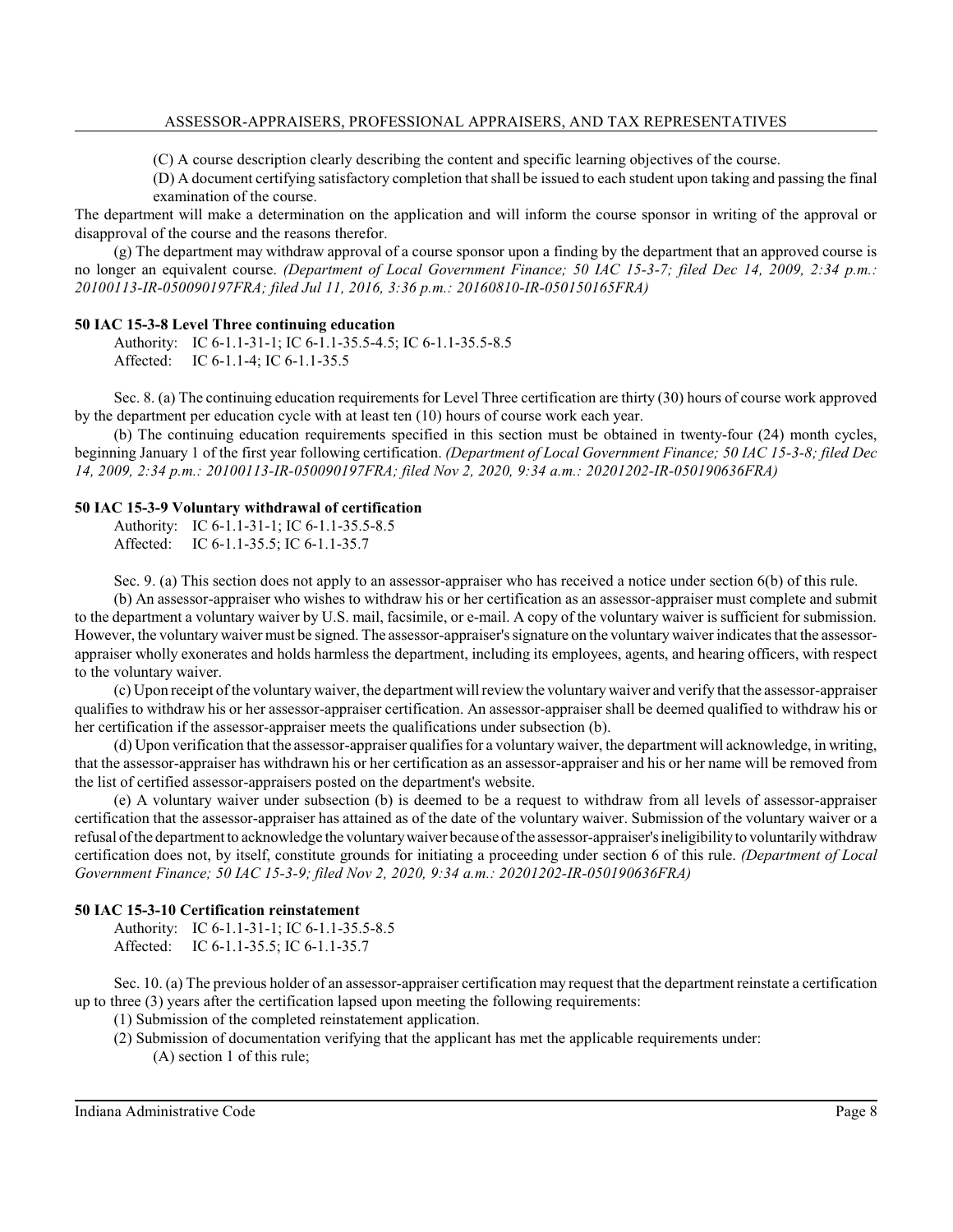(B) section 3 of this rule; or

(C) section 7 of this rule.

(b) The previous holder of an assessor-appraiser certification may request that the department reinstate a certification that has lapsed or been expired for more than three (3) years upon meeting the following requirements:

(1) Submission of the completed reinstatement application.

(2) Submission of documentation verifying that the applicant has met the applicable requirements under:

(A) section 1 of this rule;

(B) section 3 of this rule; or

(C) section 7 of this rule.

(3) Submission of documentation verifying that the applicant has completed thirty (30) hours of continuing education and met the requirements under section 11 of this rule.

(c) The department may, in its discretion, approve or disapprove applications for certification reinstatement. *(Department of Local Government Finance; 50 IAC 15-3-10; filed Nov 2, 2020, 9:34 a.m.: 20201202-IR-050190636FRA)*

## **50 IAC 15-3-11 Standards for continuing education courses**

Authority: IC 6-1.1-31-1; IC 6-1.1-35.5-8.5 Affected: IC 6-1.1-35.5; IC 6-1.1-35.7

Sec. 11. (a) A continuing education course offered under this rule must meet the following standards:

(1) Be substantially related to:

(A) property assessment;

(B) property appraisal;

(C) general real estate principles; or

(D) property taxation.

(2) If applicable, course materials must provide an accurate statement of Indiana law, including case law and rules of the department pertaining to property taxation. This does not prohibit commentary, interpretation, or the expression of an opinion regarding Indiana law in the course materials.

(3) If applicable, course materials must provide an accurate statement of generally recognized appraisal principles. This does not prohibit commentary, interpretation, orthe expression of an opinion regarding the generally recognized appraisal principles in the course materials.

(b) Continuing education courses offered under this rule are not required to be approved by the department in advance of the course being offered. However, a vendor, course sponsor, or course instructor may submit course materials to the department for review.

(c) Course materials submitted to the department under subsection (b) will be reviewed for accuracy of content to the extent the materials discuss Indiana law, including case law or the rules promulgated by the department. Return of the course materials and any response or comments provided by the department are not to be considered as an endorsement or disapproval of the course materials or any viewpoint expressed in the course materials.

(d) Course materials, to the extent feasible, must include:

- (1) a statement that the department does not endorse:
	- (A) the substantive content of the course materials;
	- (B) the presentation of the course materials; or

(C) any particular viewpoint expressed in the course materials or in the presentation of the course materials; or (2) a substantially similar statement.

*(Department of Local Government Finance; 50 IAC 15-3-11; filed Nov 2, 2020, 9:34 a.m.: 20201202-IR-050190636FRA)*

# **Rule 4. Professional Appraisers**

#### **50 IAC 15-4-1 Certification requirements**

Authority: IC 6-1.1-31-1; IC 6-1.1-31.7-3; IC 6-1.1-35.5-8.5 Affected: IC 6-1.1-4-19.5; IC 6-1.1-31.7; IC 6-1.1-35.5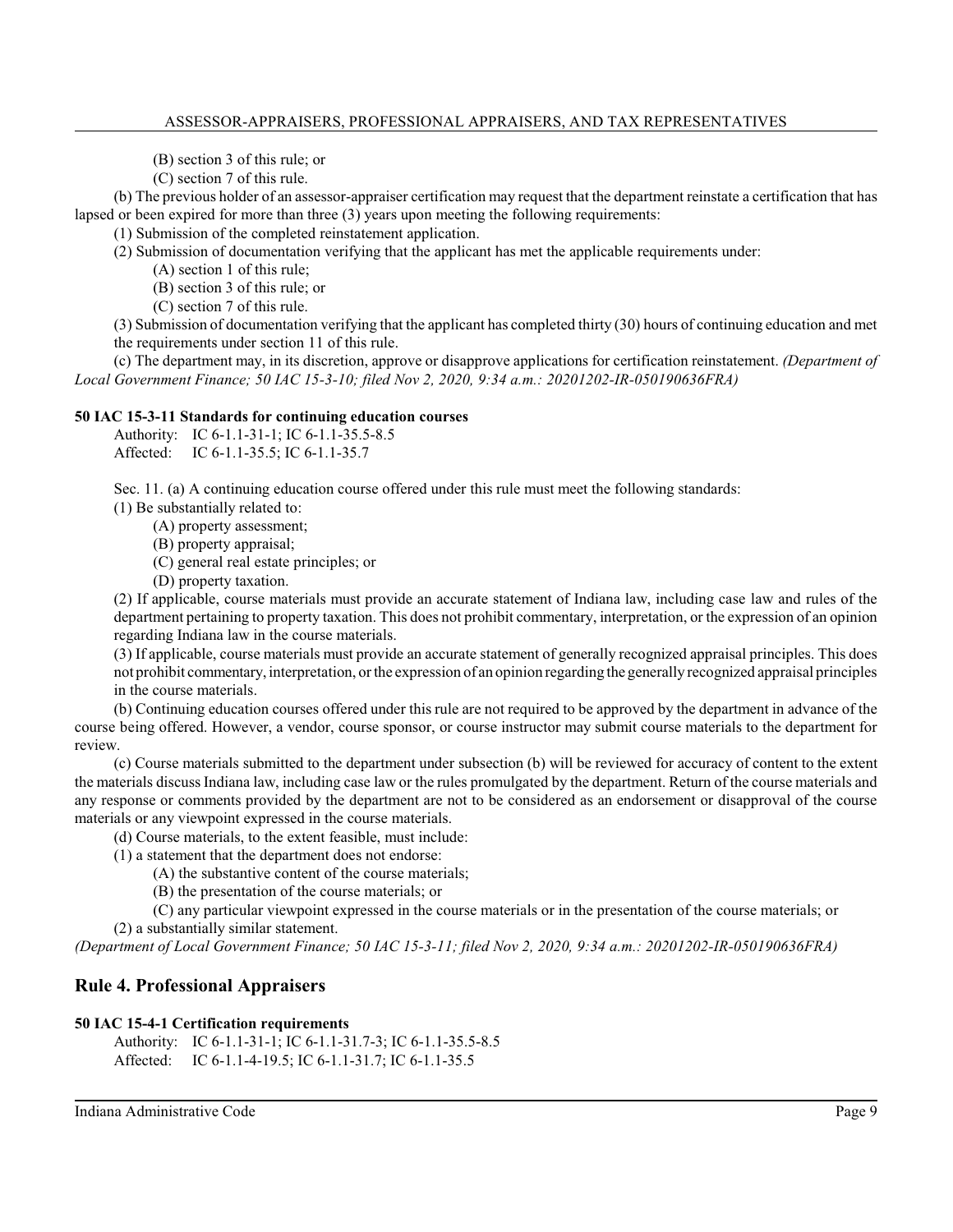Sec. 1. (a) To be designated as a professional appraiser, an individual must:

(1) be a certified Level Three assessor-appraiser under IC 6-1.1-35.5;

(2) enter a contract that contains all applicable standard contract provisions developed by the department under IC 6-1.1-4-  $19.5$ ;

(3) specify in the contract entered under IC 6-1.1-4-19.5 that the contract is void if the individual's appraiser certification, issued under IC 6-1.1-31.7, is revoked; and

(4) specify in the contract entered under IC 6-1.1-4-19.5 the precise contractual duties that:

(A) the professional appraiser will personally:

(i) fulfill; and

(ii) review, direct, administer, supervise, or oversee;

(B) will be conducted by an administrative assistant or any person other than the professional appraiser; and

(C) will remain the responsibility of the township or county.

(b) Professional appraisers that are firms must:

(1) employ a certified Level Three assessor-appraiser under IC 6-1.1-35.5;

(2) enter a contract that contains all applicable standard contract provisions developed by the department under IC 6-1.1-4- 19.5, including, specifically, provisions for sanctions;

(3) specify in the contract entered under IC 6-1.1-4-19.5 that the contract is void if the firm's appraiser certification, issued under IC 6-1.1-31.7, is revoked; and

(4) specify in the contract entered under IC 6-1.1-4 the:

(A) precise contractual duties a certified Level Three assessor-appraiser will personally fulfill;

(B) precise contractual duties that a certified Level Three assessor-appraiser will personally review;

(C) precise contractual duties that will be conducted by administrative personnel or any person other than a certified Level Three assessor-appraiser; and

(D) precise contractual duties that will remain the responsibility of the township or county.

*(Department of Local Government Finance; 50 IAC 15-4-1; filed Mar 31, 1999, 10:31 a.m.: 22 IR 2483; filed Dec 13, 2002, 3:20 p.m.: 26 IR 1518; filed Dec 14, 2009, 2:34 p.m.: 20100113-IR-050090197FRA; filed Nov 2, 2020, 9:34 a.m.: 20201202-IR-050190636FRA)*

#### **50 IAC 15-4-2 Revocation of certification**

Authority: IC 6-1.1-31-1; IC 6-1.1-31.7-3 Affected: IC 6-1.1-31.7-4

Sec. 2. (a) In addition to the grounds listed in IC 6-1.1-31.7-4, the following are grounds on which the department may revoke a certification issued to a firm or appraiser under section 1 of this rule:

(1) Knowingly misrepresenting any information or acting in a fraudulent manner.

(2) Knowingly holding oneself out as representing an entity in a property assessment appeal without authorization from the entity.

(3) Knowingly submitting false or erroneous information in a property assessment appeal.

(4) Acting with gross incompetence.

(5) Knowingly violating any rule applicable to certification or practice before the department or the property tax assessment board of appeals.

With respect to the ground described in IC  $6-1.1-31.7-4(a)(1)$ , the department may revoke a certification if the appraiser applicant provided false information knowingly.

(b) If the commissioner determines that a violation of subsection (a) has occurred, the commissioner may take any of the following remedies with respect to the firm or appraiser:

(1) Decline to issue any sanction.

(2) Issue a written reprimand admonishing the firm or appraiser for the violation.

(3) Suspend the firm's or appraiser's certification for a period of up to one (1) year, at the conclusion of which the certification shall be automatically reinstated, provided that the firm or appraiser meets the department's minimum requirements for certification.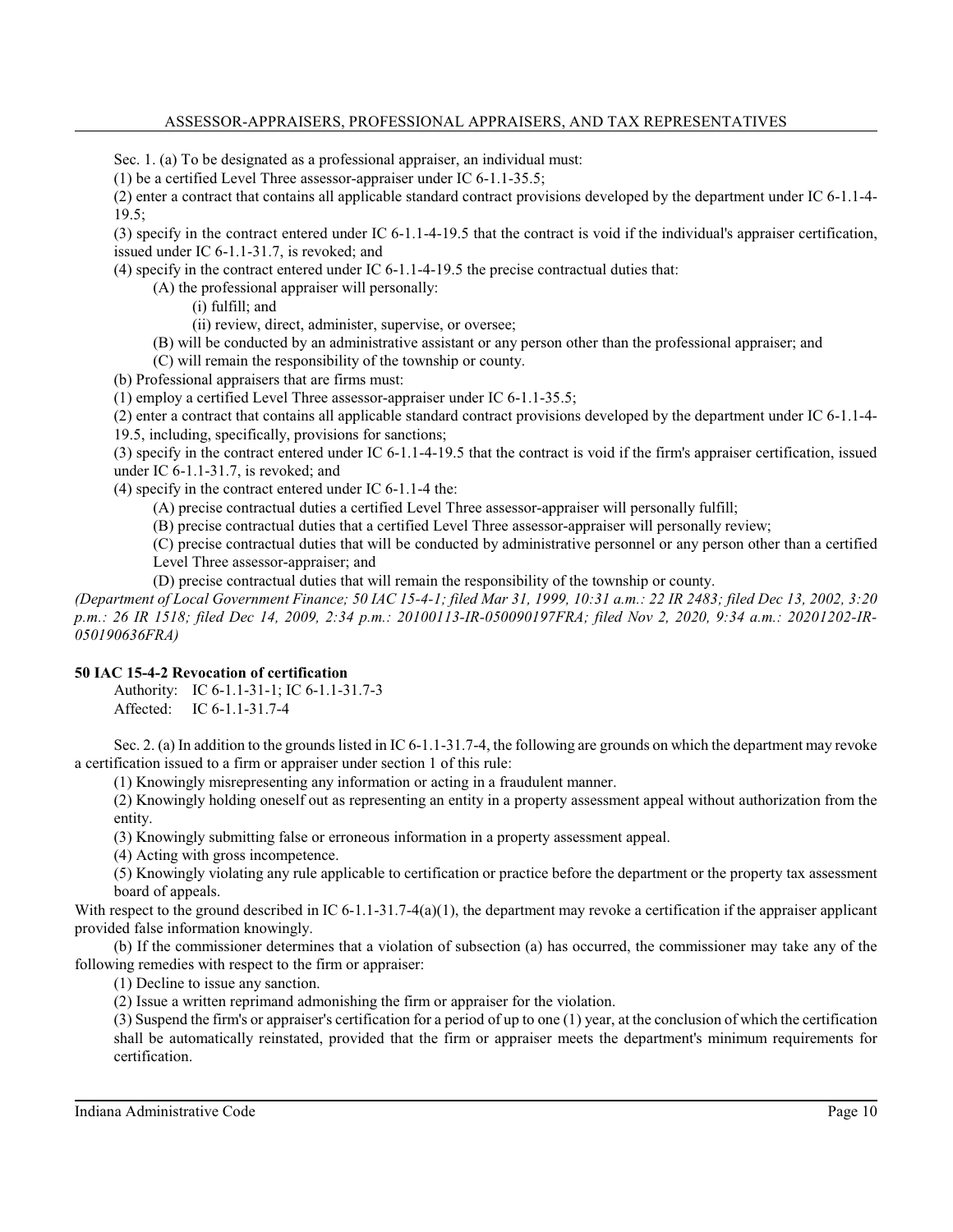(4) Revoke the firm's or appraiser's certification.

(c) In determining which of the remedies provided in subsection (b) to take, the commissioner may request documents, statements, or information from the firm, appraiser, or any other entity.

(d) The commissioner's determination as to which of the actions undersubsection (b) to take regarding the firm's or appraiser's certification shall be based on the following factors:

(1) The seriousness of the violation.

(2) Whether the violation is likely to recur.

(3) The firm's or appraiser's character, including remorse, if any.

(4) Whether the firm's or appraiser's continued certification would pose an undue risk to the public.

*(Department of Local Government Finance; 50 IAC 15-4-2; filed Jul 11, 2016, 3:36 p.m.: 20160810-IR-050150165FRA; filed Nov 2, 2020, 9:34 a.m.: 20201202-IR-050190636FRA)*

# **Rule 5. Tax Representatives**

#### **50 IAC 15-5-1 Definitions**

Authority: IC 6-1.1-31-1; IC 6-1.1-31.7-3 Affected: IC 6-1.1-2-4; IC 6-1.1-15; IC 6-1.1-28; IC 6-1.5

Sec. 1. The following definitions apply throughout this rule:

(1) "Practice before the property tax assessment board of appeals or the department" means the participation in all matters connected with a presentation to the property tax assessment board of appeals, the department, or any of their officers or employees relating to a client's rights, privileges, or liabilities under Indiana's property tax laws or rules. Such presentations include the following:

(A) Preparing and filing necessary documents, except personal property returns.

(B) Corresponding and communicating with the property tax assessment board of appeals or the department.

(C) Representing a client at hearings, on-site inspections, and meetings.

(2) "Property tax assessment board of appeals" means the county property tax assessment board of appeals established under IC 6-1.1-28.

(3) "Tax representative" means a person who represents another person at a proceeding before the property tax assessment board of appeals or the department. The term does not include:

(A) the owner of the property (or person liable for the taxes under IC 6-1.1-2-4) that is the subject of the appeal;

(B) a permanent full-time employee of the owner of the property (or person liable for the taxes under IC 6-1.1-2-4) who is the subject of the appeal;

(C) representatives of local units of government appearing on behalf of the unit;

(D) a certified public accountant, when the certified public accountant is representing a client in a matter that relates only to personal property taxation; or

(E) an attorney who is a member in good standing of the Indiana bar or any person who is a member in good standing of any other state bar.

*(Department of Local Government Finance; 50 IAC 15-5-1; filed Dec 5, 2000, 2:32 p.m.: 24 IR 947; filed Dec 13, 2002, 3:20 p.m.: 26 IR 1519; filed Jul 11, 2016, 3:36 p.m.: 20160810-IR-050150165FRA; filed Nov 2, 2020, 9:34 a.m.: 20201202-IR-050190636FRA)*

## **50 IAC 15-5-2 Practice requirements**

Authority: IC 6-1.1-31-1; IC 6-1.1-31.7-3 Affected: IC 6-1.1-15; IC 6-1.1-31.7

Sec. 2. (a) In order to practice before the property tax assessment board of appeals or the department, a tax representative must: (1) be properly certified in writing by the department; and

(2) have a copy of a properly executed power of attorney from the taxpayer.

The power of attorney shall be on the form prescribed by the department and need not be refiled if the form is later revised.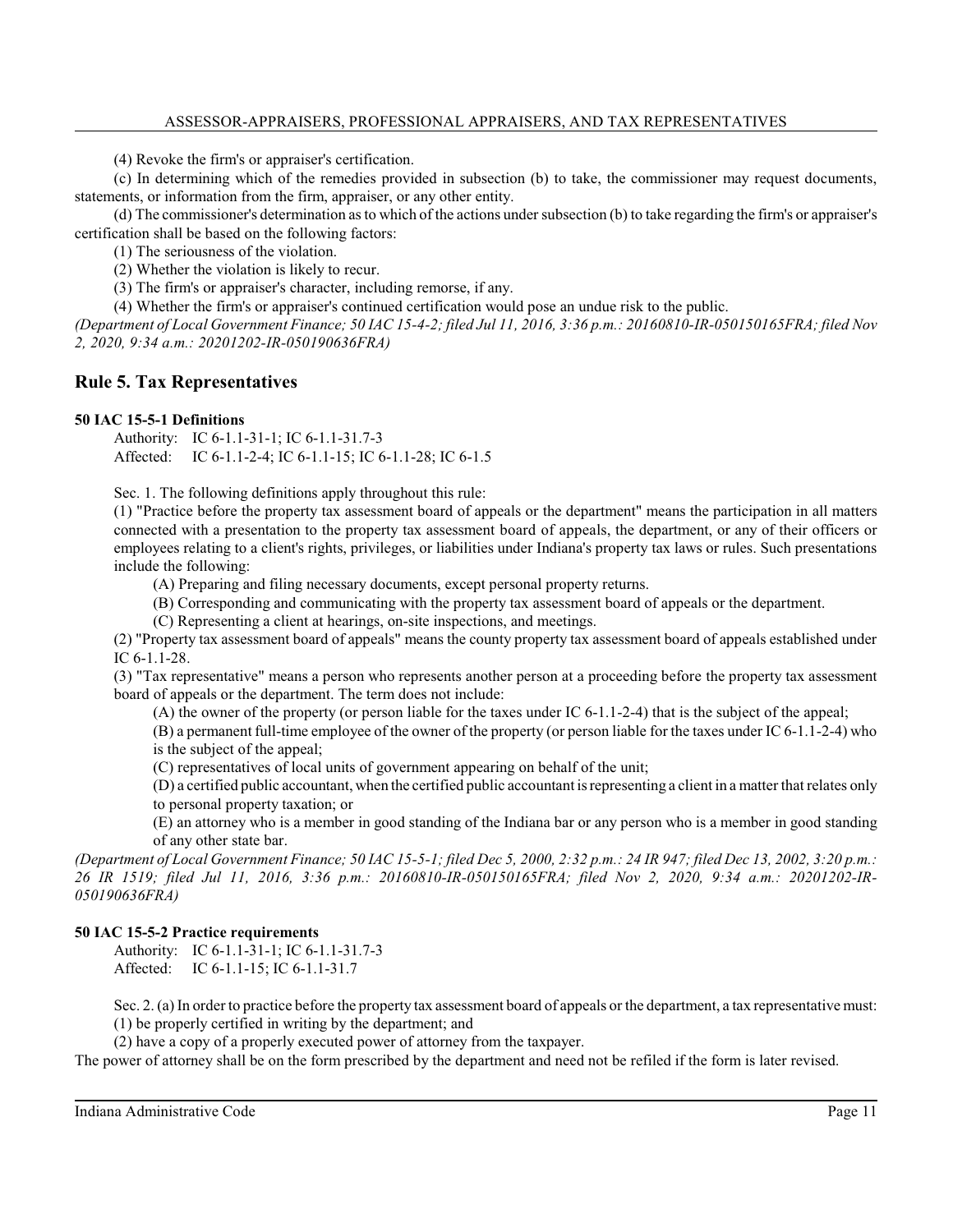(b) Property tax representatives may not be certified to practice before the property tax assessment board of appeals or the department for:

(1) matters relating to real and personal property exemptions claimed on Form 136;

(2) claims that assessments or taxes are illegal as a matter of law;

(3) claims regarding the constitutionality of an assessment; or

(4) other representation that involves the practice of law.

(c) Individuals who apply for certification or recertification as a tax representative must furnish evidence to the department that they:

(1) are at least eighteen (18) years of age;

(2) hold a high school diploma or equivalent credential;

(3) are a certified Level Three assessor-appraiser;

(4) have completed the educational course requirements of all rules adopted by the department related to procedures for practice before the property tax assessment board of appeals or the department; and

(5) have fully complied with all rules adopted by the department regarding:

(A) professional conduct and ethical considerations; and

(B) client solicitation.

(d) A person who fulfills the requirements of subsection (c) shall be granted a written certification that shall be effective upon issuance by the department. *(Department of Local Government Finance; 50 IAC 15-5-2; filed Dec 5, 2000, 2:32 p.m.: 24 IR 947; filed Dec 13, 2002, 3:20 p.m.: 26 IR 1520; filed Dec 14, 2009, 2:34 p.m.: 20100113-IR-050090197FRA; filed Nov 2, 2020, 9:34 a.m.: 20201202-IR-050190636FRA)*

## **50 IAC 15-5-3 Recertification**

Authority: IC 6-1.1-31-1; IC 6-1.1-31.7-3; IC 6-1.1-35.5-8.5 Affected: IC 6-1.1-15; IC 6-1.1-31.7; IC 6-1.1-35.5; IC 6-1.1-37.5

Sec. 3. Tax representative certifications expire on the same date as the tax representative's certification as a Level Three assessor-appraiser under 50 IAC 15-3-7. *(Department of Local Government Finance; 50 IAC 15-5-3; filed Dec 5, 2000, 2:32 p.m.: 24 IR 948; filed Dec 14, 2009, 2:34 p.m.: 20100113-IR-050090197FRA; filed Nov 2, 2020, 9:34 a.m.: 20201202-IR-050190636FRA)*

# **50 IAC 15-5-4 Course work** *(Repealed)*

Sec. 4. *(Repealed by Department of Local Government Finance; filed Nov 2, 2020, 9:34 a.m.: 20201202-IR-050190636FRA)*

# **50 IAC 15-5-5 Communication as a tax representative**

Authority: IC 6-1.1-31-1; IC 6-1.1-31.7-3 Affected: IC 6-1.1-15; IC 6-1.1-2-4; IC 6-1.1-31.7; IC 6-1.1-37.5

Sec. 5. (a) A certified property tax representative shall not use or participate in the use of any false, fraudulent, unduly influencing, coercive, unfair, misleading, or deceptive statement or claims with respect to any matter relating to the practice before the property tax assessment board of appeals or the department.

(b) A property tax representative shall advise the client or prospective client in writing, using a typeface of not less than 12 point, either on the power of attorney or in some other form that may be reasonably interpreted by the taxpayer (the property owner, or person liable for the taxes under IC 6-1.1-2-4) to set forth the rights of the taxpayer with regard to his or her appeal, the following:

"I understand that by authorizing \_\_\_\_\_\_\_\_\_\_\_\_\_\_\_ to serve as my certified property tax representative, I am aware of and accept the possibility that the property value may increase as a result of filing an administrative appeal with the property tax assessment board of appeals and that I may be compelled to appear at a hearing before the property tax assessment board of appeals or the department of local government finance. I further understand that the certified property tax representative is not an attorney and may not present arguments of a legal nature on my behalf.".

(c) The disclosure shall be signed by the taxpayer. The certified property tax representative shall provide the taxpayer with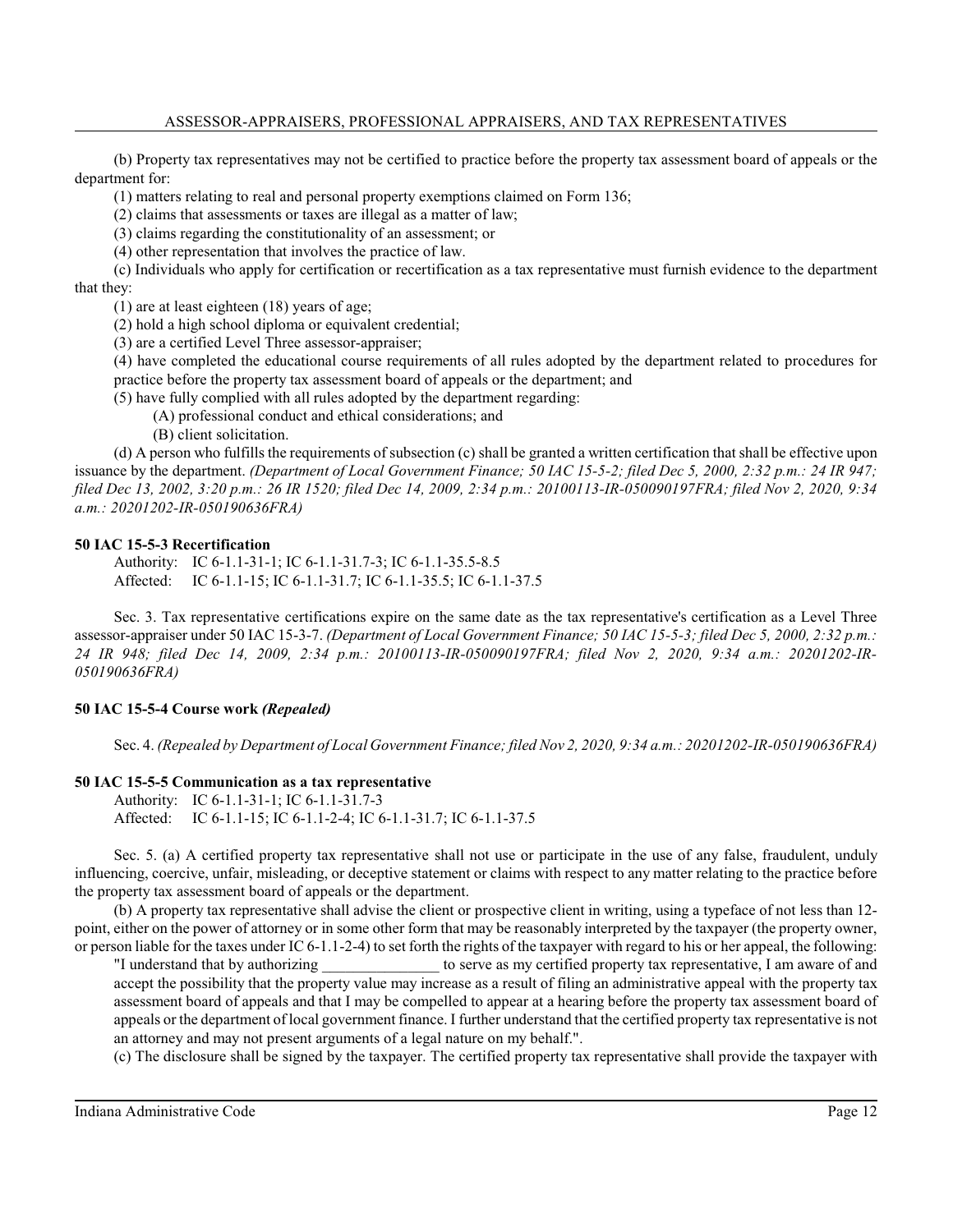a copy of the disclosure and shall be required to provide a copy of the disclosure to the property tax assessment board of appeals. Failure to provide a signed copy of disclosure upon request may be grounds for an action for revocation of the tax representative's certification under section 8 of this rule. *(Department of Local Government Finance; 50 IAC 15-5-5; filed Dec 5, 2000, 2:32 p.m.: 24 IR 948; filed Dec 13, 2002, 3:20 p.m.: 26 IR 1520; filed Nov 2, 2020, 9:34 a.m.: 20201202-IR-050190636FRA)*

#### **50 IAC 15-5-6 Prohibitions; obligations**

Authority: IC 6-1.1-31-1; IC 6-1.1-31.7-3 Affected: IC 6-1.1-2-4; IC 6-1.1-15; IC 6-1.1-31.7; IC 6-1.1-37.5

Sec. 6. A certified tax representative shall:

(1) not knowingly use or participate in the use of any false, fraudulent, unduly influencing, coercive, unfair, misleading, or deceptive statements or claims with respect to any matter relating to the practice before the property tax assessment board of appeals or the department;

(2) not knowingly misrepresent any information or act in a fraudulent manner;

(3) not prepare documents or provide evidence in a property assessment appeal unless the representative is authorized by the property owner (or person liable for the taxes under IC 6-1.1-2-4) to do so and any required authorization form has been filed; (4) not knowingly submit false or erroneous information in a property assessment appeal;

(5) not perform his or her duties in a grossly incompetent manner;

(6) not knowingly violate any rule applicable to certification or practice before the department or the property tax assessment board of appeals;

(7) use the appraisal standards and methods required by rules adopted by the department, Indiana board, or property tax assessment board of appeals when the representative submits appraisal information in a property assessment appeal; and

(8) notify the property owner (or person liable for the taxes under IC 6-1.1-2-4) of all matters relating to the review of the assessment of taxpayers' property before the property tax assessment board of appeals or the department, including, but not limited to, the following:

(A) The tax representative's filing of all necessary documents, correspondence, and communications with the property tax assessment board of appeal or department.

(B) The dates and substance of all hearings, on-site inspections, and meetings.

*(Department of Local Government Finance; 50 IAC 15-5-6; filed Dec 5, 2000, 2:32 p.m.: 24 IR 948; filed Dec 13, 2002, 3:20 p.m.: 26 IR 1521; filed Jul 11, 2016, 3:36 p.m.: 20160810-IR-050150165FRA; filed Nov 2, 2020, 9:34 a.m.: 20201202-IR-050190636FRA)*

#### **50 IAC 15-5-7 Contingent fees**

Authority: IC 6-1.1-31-1

Affected: IC 6-1.1

Sec. 7. (a) In the event a tax representative or the entity with which the tax representative is affiliated charges a contingent fee for any matter relating to practice before the property tax assessment board of appeals, the Indiana board or the department, the tax representative must disclose, upon request, the existence of a contingent fee arrangement to the property tax assessment board of appeals, Indiana board, or department.

(b) As used in this section, "contingent fee" includes a fee charged by the tax representative or the entity with which the tax representative is affiliated that is based on:

(1) a percentage of the refund obtained;

(2) a percentage of the taxes saved; or

(3) a percentage of the reduction in property value.

(c) Failure to disclose the existence of a contingent fee arrangement may result in the presumption that a contingent fee arrangement exists, revocation of certification, or other discipline as provided in this article. *(Department of Local Government Finance; 50 IAC 15-5-7; filed Dec 5, 2000, 2:32 p.m.: 24 IR 949; filed Dec 13, 2002, 3:20 p.m.: 26 IR 1521)*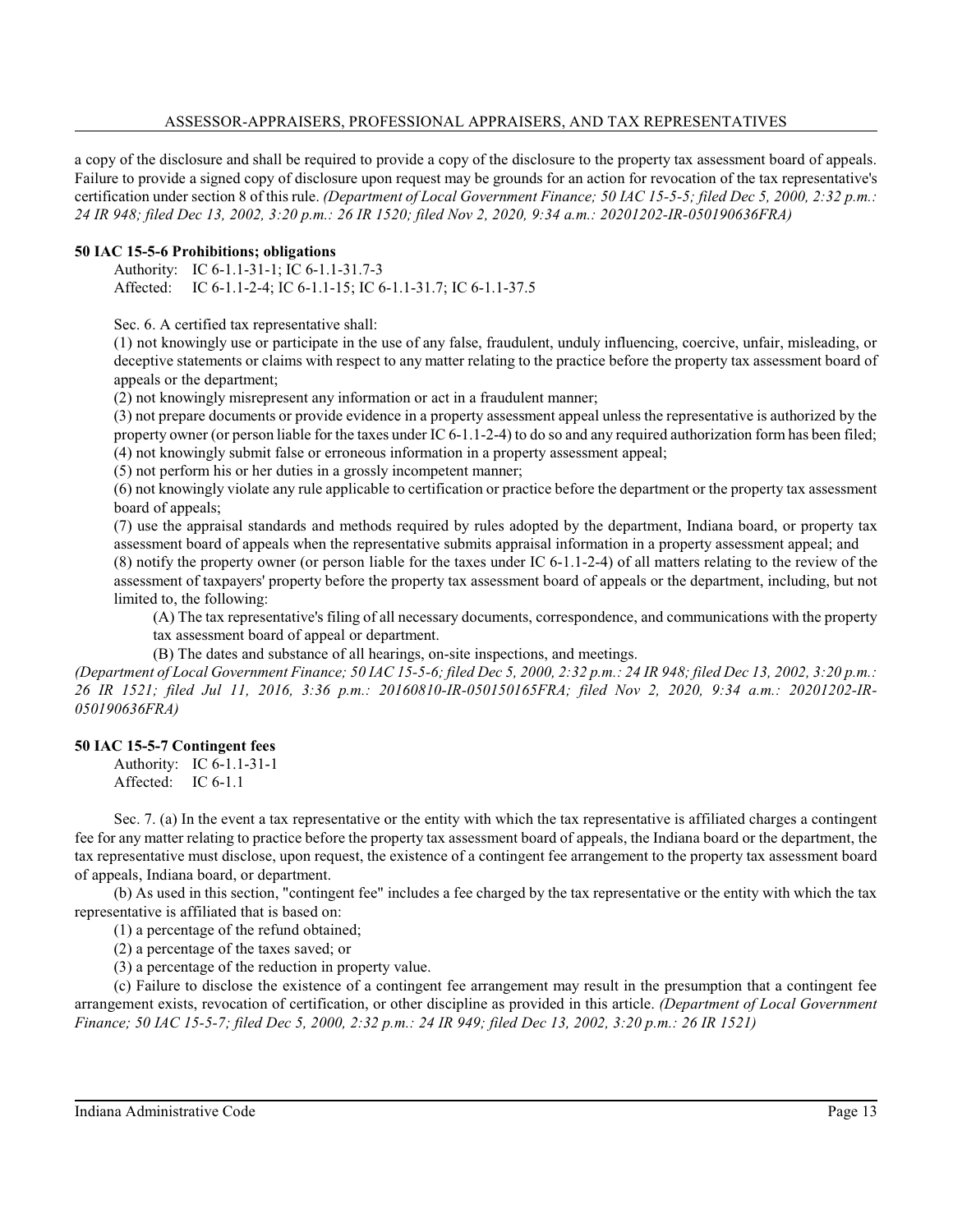#### **50 IAC 15-5-8 Certification revocation**

Authority: IC 6-1.1-31-1; IC 6-1.1-31.7-3 Affected: IC 6-1.1-15; IC 6-1.1-31.7; IC 6-1.1-35.7-7

Sec. 8. (a) With respect to the grounds by which the department may revoke the certification under IC 6-1.1-35.7-7: (1) a violation of the standards of ethics or rules of solicitation adopted by the department, as provided in IC 6-1.1-35.7-7(5), refers to a violation of section 2(a) or 6 of this rule, or both; and

(2) "material deception" means a falsehood, made by word or act, with the intent to mislead or misrepresent.

(b) The revocation procedure shall be initiated by the department's issuance of a notice to the respondent. The notice shall:

(1) be sent by certified mail, return receipt requested;

(2) contain a clear and concise statement detailing the alleged misconduct;

(3) state the time and place for a hearing that is not less than ninety (90) days from the date of mailing the notice; and

(4) inform the respondent:

(A) of the information contained in subsections (d) and (g); and

(B) that the failure to attend the hearing without good cause may constitute grounds for default entered in favor of the

property tax assessment board of appeals, the Indiana board, or the department, as well as the sanction imposed.

(c) The department shall appoint a hearing officer for purposes of these proceedings. The hearing officer may, with prior written notice to the parties:

(1) conduct any prehearing proceedings:

(A) requested by either party; or

(B) that the hearing officer determines may aid in the ultimate resolution of the proceedings; and

(2) allow informal discovery subject to any terms and conditions the hearing officer deems to be appropriate.

(d) The revocation hearing shall be conducted on the record subject to the following:

(1) The respondent:

(A) may be represented by counsel; and

(B) shall have the right to:

(i) present witnesses and evidence on the respondent's own behalf; and

(ii) cross-examine the department's witnesses or evidence.

(2) The burden of proof shall be on the department to prove the violation or violations alleged by a preponderance of the evidence.

(3) No continuance shall be granted except upon a showing of good cause.

(e) The hearing officer may consider any of the following in recommending to the commissioner whether the respondent's tax representative certification should be revoked:

(1) The seriousness of the violation that gave rise to the proceedings.

(2) Whether the violation is likely to recur.

(3) The respondent's character, including remorse, if any.

(4) Whether the respondent's continued status as a tax representative would pose an undue risk to the public.

(5) Any other factor the hearing officer determines to be appropriate under the circumstances.

(f) The hearing officer shall submit a recommendation for final action to the commissioner. The recommendation shall contain the reasons for the hearing officer's determination of the sanction, if any, to be imposed. The commissioner is not bound by the recommendation.

 $(g)$  If the commissioner determines that a violation of section  $2(a)$  or 6 of this rule, or both, has occurred, the commissioner may take any of the following remedies with respect to the respondent:

(1) Decline to issue any sanction.

(2) Issue a written reprimand admonishing the respondent for the violation.

(3) Suspend the respondent's Level One, Level Two, or Level Three assessor-appraiser certification for a period of up to one (1) year, at the conclusion of which the respondent shall be automatically reinstated, provided that respondent meets all educational requirements for a tax representative certification.

(4) Revoke the certification of the respondent.

(h) The commissioner's determination as to which of the actions under subsection (g) to take regarding the respondent shall